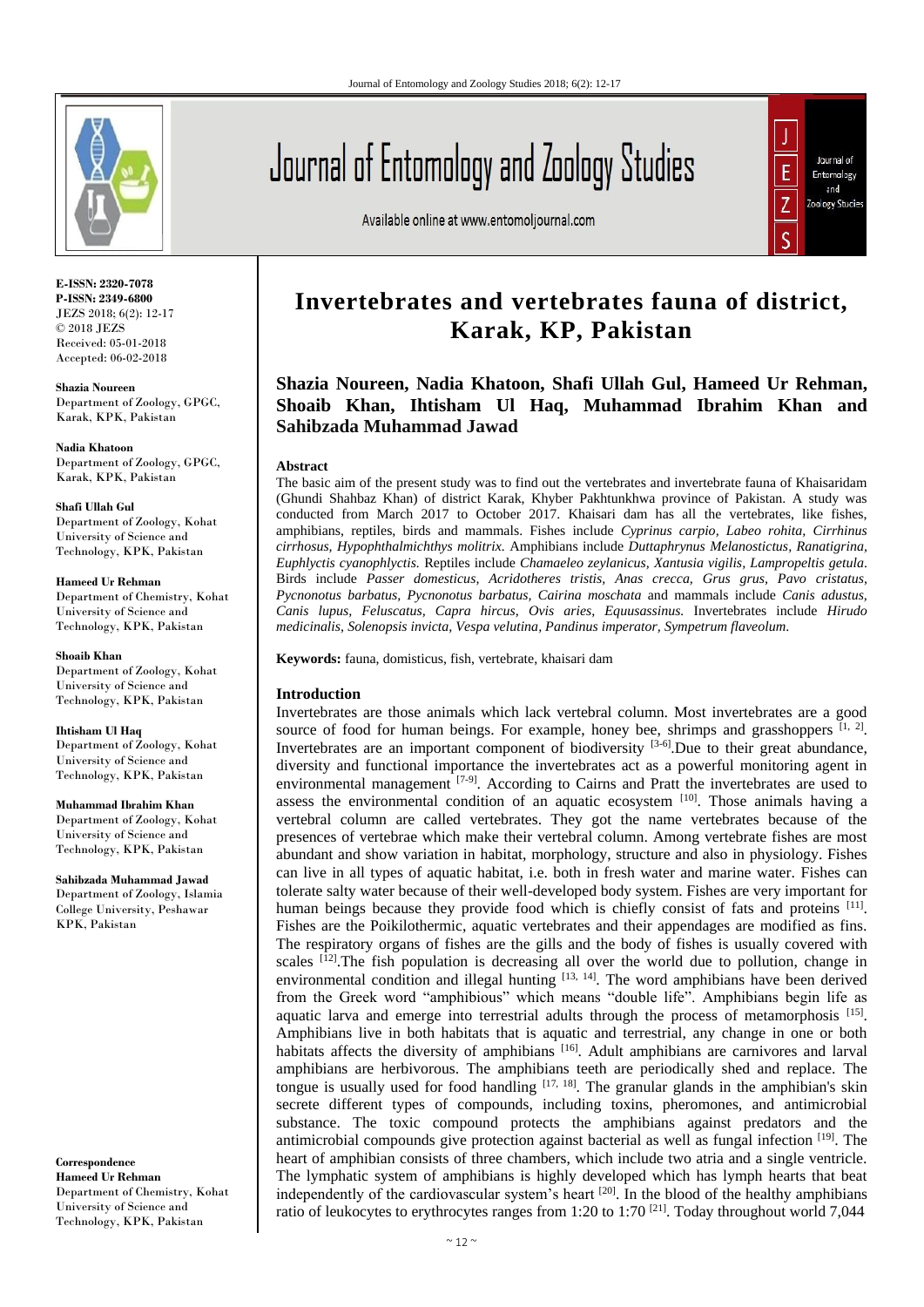species of amphibians exist in three orders <sup>[22]</sup>. The climate of Pakistan is not too much favorable for amphibian fauna. Pakistan has infrequent amphibian fauna because in both villages and cities, water ponds are removed to eliminate mosquitoes for controlling Malaria which negatively affects amphibian population [23]. To increase crop production certain pesticides are used which is another serious hazard for amphibian populations  $[24]$ . Amphibians are economically important as they are a source of food for human being  $[25, 26]$ , medical resource in some regions [27], and as an important latent source of future pharmaceutical drugs <sup>[28]</sup>. The apparent role of amphibians is noted to be of particular importance in tropical forests, where in acting as both predator and prey species, they also play a key role in trophic dynamics  $[29, 30]$ . Reptiles are cold-blooded animals and except cold regions they are found in all other parts of the world. Reptiles were considered as the first truly land vertebrates. Most diverse reptilian fauna are found in arid regions of the world such as North American deserts <sup>[31]</sup>. Pakistan has 179 species of reptiles including snakes, lizards, gavial, tortoises, crocodile and turtles [32]. In Pakistan the dominant group of reptile is lizards (Suborder Sauria) <sup>[33]</sup>. Some reptiles act as an important sources of protein for human beings such as crocodilians, snakes, lizards, turtles, and tortoises [34]. Live snakes (and their body parts) are demanded for use in traditional medicine which led to reductions in their populations in most parts of the world [35]. Some reptiles are also sold as pets or memento like iguanas are imported to the United States from other countries [36]. It has been noted that among the animal species, reptiles are more frequently used in traditional folk medicine, and their use is just due to their healing power and prevention of illnesses  $[37-44]$ . For instance, in India, products derived from the land monitor are used to treat hemorrhoids, rheumatism, body pain and burns etc  $[45]$ . Among terrestrial vertebrates birds are the most successful group as they have 28 orders, 166 families and 8800 species. Modern birds lack teeth. Birds share many characters with reptiles such as they lay eggs, which have amniotic membranes and have scales on their lower legs [46-47]. Among animals the birds are most easily recognized categories. The unique characters of birds are the presence of feathers, forelimbs of birds are modified into wings, which are mostly used for flight and they have feathered tail which helps in balancing, and lifting  $[48, 49]$ . Most species of birds are restricted to particular regions and habitats, whereas others are present throughout the world  $[50]$ . During the winter season a large number of birds migrate from Europe and Central Asia toward wetlands of Pakistan [51]. Birds are most important component of the environment because they help in the pollination of flowers, dispersal of seed from one place to another and breaking seed dormancy [52]. Populations of birds are decreasing day by day throughout the world (Birdlife International, 2007). The most common hazard that birds face is overheating, accidental death  $[53]$  pollution (including oil spills and pesticide use), competition and climatic changes [54]. Mammals are diverse group having different shapes,

habitats and behaviors [55, 56]. Mammalian fauna of Pakistan consist 195 species belonging to 10 orders  $[57, 58]$ . Among these mammalian species 5 are endemic to Pakistan, 12 are critically Endangered (1 endemic), 12 Endangered (3endemic), 20 Vulnerable, 32 Near Threatened (1endemic), 71 Least Concern, 38 Data Deficient, 8Regionally Extinct and 2 are Not Evaluated (IUCN, 2003). Like birds, mammals also play an important role in the ecosystem because they carry pollen grains from flower to flower and also control various diseases [59-61]. The aim of the current research work was to find out the Invertebrates and Vertebrates Fauna of district, Karak, KP, Pakistan.

## **Materials and Methods**

Fishes were collected from the different sites of the Khaisari dam with the help of local fishermen from March 2017 to October 2017<sup>[62]</sup>. Just after collection the fishes were directly preserved in 70% alcohol and 10% formalin solution. Formalin was injected to the abdominal region and other body parts of the larger fishes to avoid bacterial infection. After that the collected fishes were brought to the lab for identification [63]. In the laboratory, on the basis of the color pattern, specific spots or marks on the surface of the body, shape of the body, the structure of various fins etc. the fishes were identified [64-66]. In Khaisari dam the amphibians and reptiles were observed, during daytime and both were identified by using the identification keys of Khan, 2004 and 2006 [67, 68]. The bird survey were conducted on a daily basis at daytime. The identification of birds was done through slander literature of community  $[69-75]$ . If any doubt was there about the bird identification, then the birds were later identified by consulting experts <sup>[76, 77]</sup>. The mammalian fauna of the dam was studied by direct physical observations [78]. During the present study of Khaisari dam invertebrates were also observed. For their identification various identification keys were used [79, 80].



**Fig 1:** Map of Khaisari Dam

#### **Results**

**Table 1:** Species of fishes found in Khaisari dam

| S. No. | <b>Class</b>   | Order               | Family     | Genus              | <b>Species</b> |
|--------|----------------|---------------------|------------|--------------------|----------------|
|        | Actinopterygii | Cypriniformes       | Cyprinidae | Cyprinus           | C.carpio       |
|        | Actinopterygii | <i>Cpriniformes</i> | Cyprinidae | Labeo              | L. rohita      |
|        | Actinopterygii | Cypriniformes       | Cyprinidae | <i>Cirrhinus</i>   | C. cirrhosus   |
|        | Actinopterygii | Cypriniformes       | Cyprinidae | Hypophthalmichthys | H. molitrix    |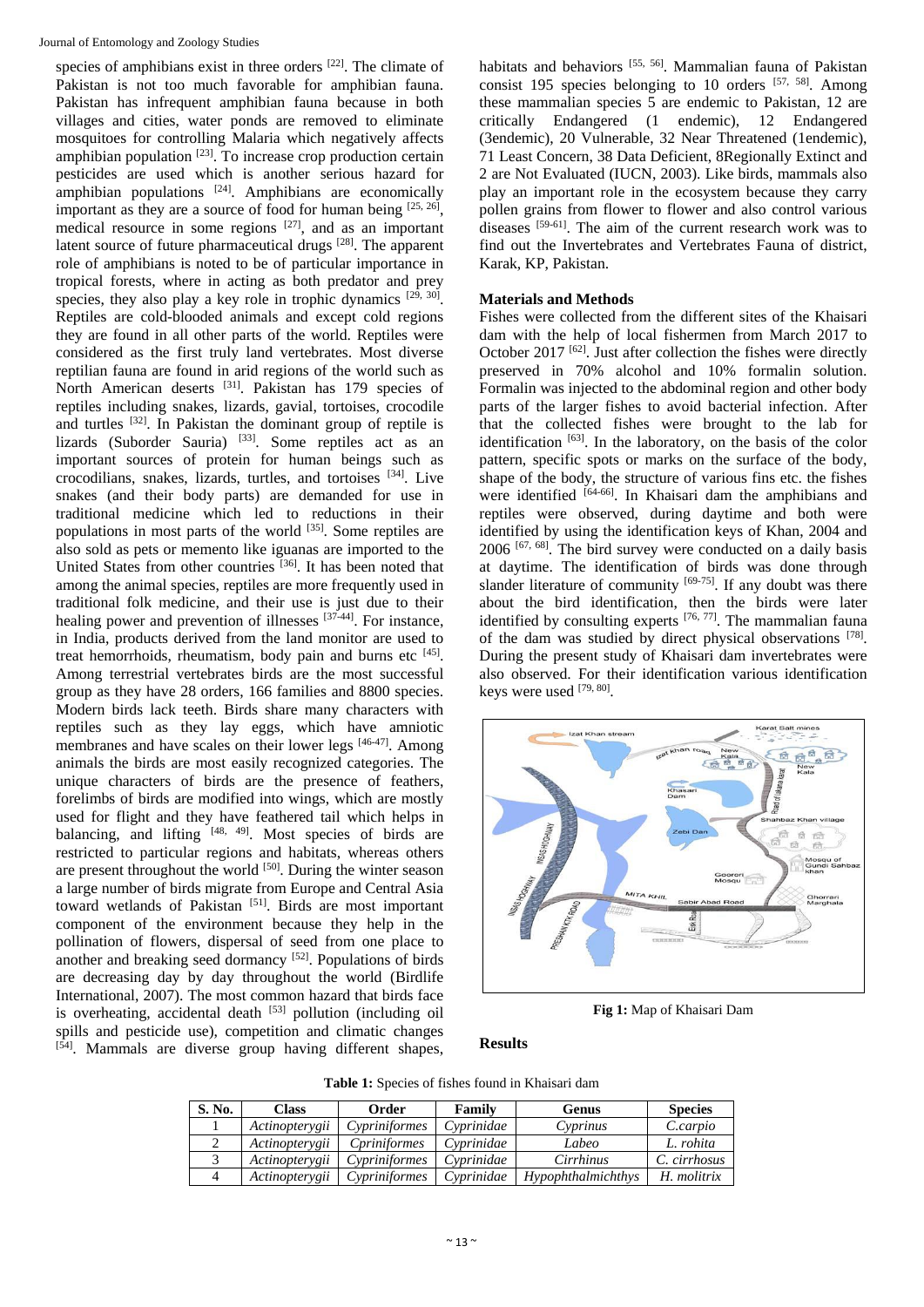| <b>Table 2:</b> Species of amphibian found in Khaisari dam |
|------------------------------------------------------------|
|------------------------------------------------------------|

| S. No | <b>Local name</b> | Class    | Order | Familv           | Genus        | <b>Species</b>   |
|-------|-------------------|----------|-------|------------------|--------------|------------------|
|       | Commantoad        | Amphibia | Anura | <b>Bufonidea</b> | Duttaphrynus | D. melanostictus |
|       | Frog              | Amphibia | Anura | Dicroglossidae   | Rana         | R. tigrina       |
|       | True frog         | Amphibia | Anura | Ranidea          | Euphlyctis   | E. cyanophlyctis |

| Table 3: Species of reptile found in Khaisari dam |  |
|---------------------------------------------------|--|
|---------------------------------------------------|--|

| S. No | <b>Local name</b> | Class    | Order    | Family         | Genus        | <b>Species</b> |
|-------|-------------------|----------|----------|----------------|--------------|----------------|
|       | Chameleon         | Reptilia | Sauamata | Chamaeleonidae | Chameleo     | C.zeylanicus   |
|       | Desert lizard     | Reptilia | Sauamata | Xantusiidae    | Xantusia     | X. vigilis     |
|       | Desert king snake | Reptilia | Sauamata | Colubridae     | Lampropeltis | getula         |

| S. No | Local name    | <b>Class</b> | Order              | Family           | <b>Genus</b> | <b>Species</b> |
|-------|---------------|--------------|--------------------|------------------|--------------|----------------|
|       | Sparrow       | Aves         | Passeriformes      | Passeridae       | Passer       | P.domesticus   |
|       | Mynah         | Aves         | Passeriformes      | <i>Sturnidae</i> | Acridotheres | A.tristis      |
| 3     | Common teal   | Aves         | Anseriformes       | Anatidae         | Anas         | A.crecca       |
|       | Zorve         | Aves         | <b>Galliformes</b> | Gruidae          | Grus         | G. grus        |
|       | Moor          | Aves         | <b>Galliformes</b> | Phasianidae      | Pavo         | P. cristatus   |
| 6     | <b>Bulbul</b> | Aves         | Passeriformes      | Pycnonotidae     | Pycnonotus   | P.barbatus     |
|       | Teetara       | Aves         | Galliformes        | Numididae        | Numida       | N.meleagris    |
|       | Duck          | Aves         | Anseriformes       | Anatidae         | Cairina      | C.moschata     |

**Table 4:** Species of bird found in Khaisari dam

|  |  | Table 5: Species of mammal found in Khaisari dam |  |  |  |  |
|--|--|--------------------------------------------------|--|--|--|--|
|--|--|--------------------------------------------------|--|--|--|--|

| S. No | <b>Local names</b> | Class    | <b>Order</b>   | Family         | <b>Genus</b> | <b>Species</b> |
|-------|--------------------|----------|----------------|----------------|--------------|----------------|
|       | Jackal             | Mammalia | Carnivora      | Canidae        | Canis        | C.adustus      |
|       | Dog                | Mammalia | Carnivora      | Canidae        | Canis        | C. lupus       |
|       | Cat                | Mammalia | Carnivora      | Felidae        | Felis        | <i>F.catus</i> |
|       | Goat               | Mammalia | Artiodactyla   | <b>Bovidae</b> | Capra        | C.hircus       |
|       | <b>Sheep</b>       | Mammalia | Artiodactyla   | <b>Bovidae</b> | Ovis         | O.aries        |
|       | Donkey             | Mammalia | Perissodactyla | Equidae        | Equus        | E.assinus      |

**Table 6:** Species of invertebrate found in Khaisari dam

| S. No | <b>Local names</b> | <b>Class</b> | Order             | Family       | <b>Genus</b>      | <b>Species</b>   |
|-------|--------------------|--------------|-------------------|--------------|-------------------|------------------|
|       | Leech              | Clitellata   | Arvnchobdellida   | Hirudidae    | Hirudo            | H.medicinalis    |
|       | Ants               | Insecta      | Hymenoptera       | Formicidae   | <b>Solonopsis</b> | <i>S.invicta</i> |
|       | Wasp               | Insecta      | Hymenptera        | Vespidea     | Vespa             | V. velutina      |
|       | Scorpion           | Arachnida    | <b>Scorpiones</b> | Scorpionidae | Pandinus          | P. imperator     |
|       | Dragonfly          | Insecta      | <i>Odonata</i>    | Petaluridae  | Sympetrum         | S. flaveolum     |

## **Discussion**

The aim of the present study was to find out the vertebrate and invertebrate fauna of Khaisari dam. Both the vertebrates and invertebrates were explained up to species level and their complete systematic representation was given in tables 1-6 respectively. During this study four species of fishes were identified, these species belongs to one class Actinopterygii, one order Cypriniformes, one family Cyprinidae, four genus Cyprinus, Labeo, Cirrhinus and Hypophthalmichthys and four species *C. carpio, L. rohita, C. cirrhosus, H. molitrix.* Zubia *et al*, did research work at Zebi dam in 2015 during their survey they found total of six species, and all of the six species which were found in the Zebi dam were belonging to the same class Actinopterygii, same family Cyprinidae, Same order Cypriniformes and these species were *Cirrhinus mrigala, Hypophthalmichthys molitrix, Labeo rohita, Carassius auratus, Catla catla, Ctenopharyngodon idella* and their Genus are *Cirrhinus, Hypophthalmichthys, Labeo,*  Carassius, Catla, Ctenopharyngodon respectively<sup>[80]</sup>. Yousaf *et al*, in 2016 conducted research work on Chambai dam fish fauna of district Karak and find 3 species of fishes belonging to one class Actinopterygii, one order Cypriniformes, one family Cyprinidae, three genus Labeo, Hypophthalmichthys, Catla and three species *L. rohita, H. molitrix, C. catla* [81] . Similarly Saqib *et al,* in 2016 work at Khurum dam during his

study six species were identified, the five species belongs to single family Cyprinidae i.e. *Cyprinus Carpio*, *Crossocheilus diplochilus*, *Ctenopharyngodon idella*, *Salmophasia bacaila*, Aspidoparia morar and one species belong to family Siluridae i.e. Ompok Pabda<sup>[82]</sup>. During present study we find three species of amphibians belonging to one class Amphibia, one order Anura, three family Bufonidea, Dicroglossidae and Ranidea, three genus Duttaphrynus, Rana and Euphlyctis and three species *D. melanostictus*, *R. tigrina*, *E. cyanophlyctis*. Zaryab *et al*, done research work on vertebrate and invertebrate fauna of Tanga dam of district Karak in 2016 and reported one species of amphibians belonging to class Amphibia, order Anura, Family Dicroglossidae, genus Rana and species *R. tigrina* [83]. In 2016 Saqib *et al*, work on Khurum and Muhabbat Khel dam of district Karak and recorded species of amphibians from Khurum dam which belong from one class Amphibia, one order Anura, three families Dicroglossidae, Ranidea and Bufonidea, three genus Rana, Euphlyctis and Duttaphrynus and three species *R. tigrina, E. cyanophlyctis and D. melanostictus* and one species from Mohabbat Khel dam which belong to class Amphibia, order A nura, family Dicroglossidae genus Rana and species *R. tigrina* [84] . Three species of reptiles observed in Khaisari dam belong to one class Reptilia, one order Squamata, three families Chamaeleonidae, Xantusiidae and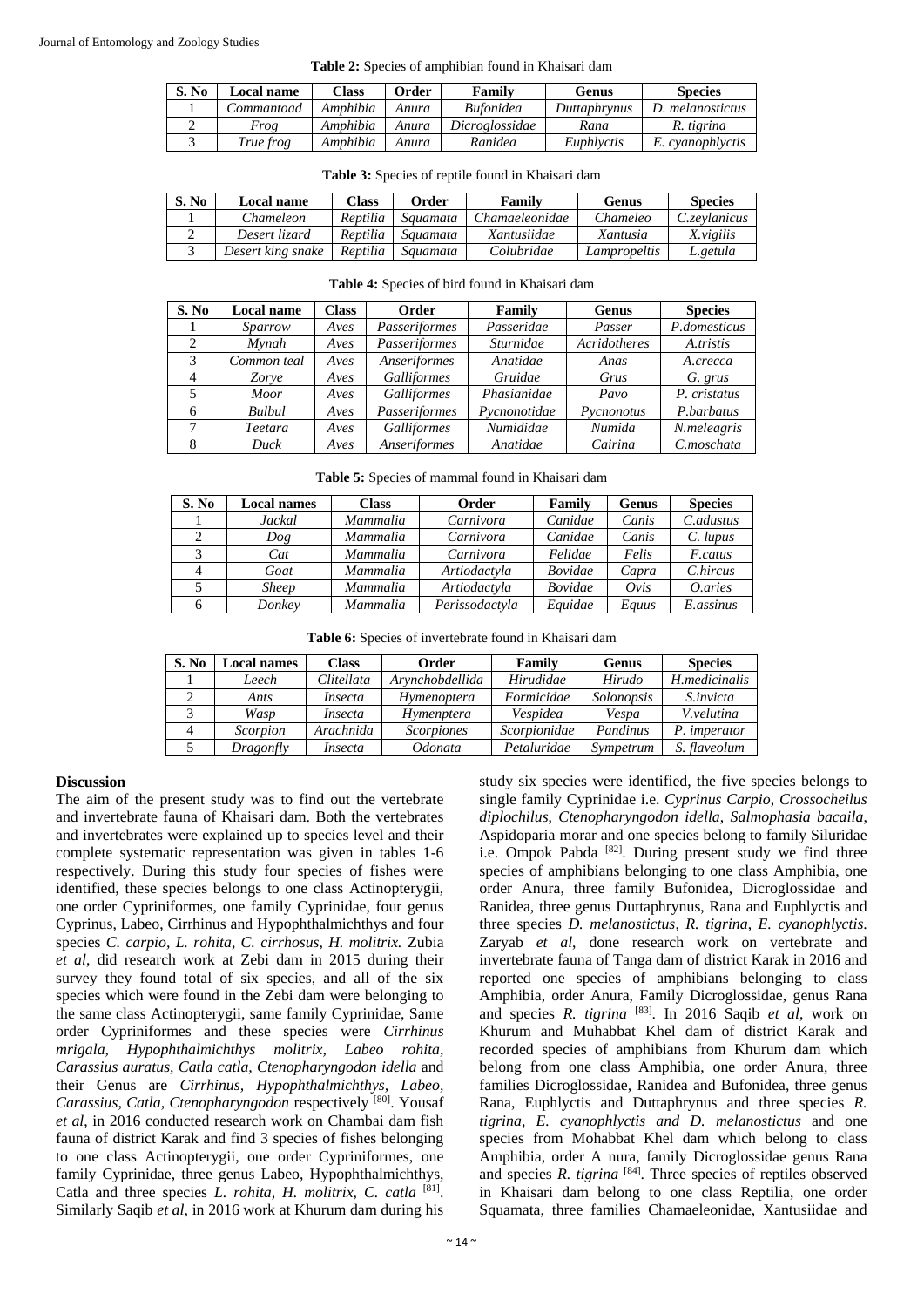Colubridae, three genus Chameleo, *Xantusia* and *Lampropeltis* and three species *C. zeylanicus, X. vigilis and L. getula*. In 2004 Khan and Mahmood collected two species of reptiles belonging to two agamid species from Karachi in Sind [85]. In our research work we find eight species of birds belonging to one class Aves, three orders Passeriformes, Anseriformes and Galliformes, seven families Passeridae, Sturnidae, Anatidae, Gruidae, Phasianidae, Pycnonotidae, Numididae, eight genus Passer, Acridotheres, Anas, Grus, Pavo, Pycnonotus, Numida, Cairina and eight species *P. domesticus, A. tristis, A. crecca, G. grus, P. cristatus, P. barbatus, N. meleagris, C. moschata*. From June 2014 to July 2015 Hameed *et al* worked on the birds fauna of District Karak Khyber Pakhtunkhwa Pakistan and they studied 32 bird species belonging to 26 families and 11 orders from different areas of district Karak [86]. Awan *et al*, in 2004 conduct research on the birds fauna of Muzaffarabad, Kashmir and Pakistan and studied 59 species of birds out of which 24 were resident, 14 were winter visitor and 11 were summer visitor [87]. During 2017 Saqib *et al*, worked on district Karak during his survey, 184 different species of the both vertebrates and an invertebrates fauna of the district Karak were observed. Out of which, 28 species of mammals, 6 species of amphibians, 12 species of reptiles, 54 species of birds, 28 species of fishes, and 56 species of invertebrates. It may be concluded that the families Cyprinidae, Ranidea, Agamidae, Phasianidae, Equidae, Bovidae, Libellulidae, Formicidae were very dominant in the district Karak [88]. During our research work we observed six species of mammals belong to class Mammalia, three order Carnivora, Artiodactyla, Perissodactyla, 4 families Canidae, Felidae, Bovidae, Equidae, 5 genus Canis, Felis, Capra, Ovis, Equus and 6 species *C. adustus, C. lupus, F. catus, C. hircus, O. aries* and *E. asinus.* Roberts (1997) in river Chenab studied 23 species of mammal (15 small and 8large mammalian species) belonging to 20 genera, 11 families, and 6 orders [89]. In Khaisari dam, we find five species of invertebrates. The identified species belonged to three class Clitellata, Insecta and Arachnida, four orders Arynchobdellida, Hymenoptera, Scorpiones and Odonata, five families Hiruidae, Formicidae, Vespidae, Scorpionidae and Petaluridae, five genus Hirudo, Solonopsis, Vespa, Pandinus and Sympetrum and five species *H. medicinalis, S. invicta, V. velutina, P. imperator and S. flaveolm*. The dominant class among invertebrates was the class Insecta.

# **Conclusion**

From the present study it can be concluded that the Khaisari dam provides a suitable environment for both vertebrates and invertebrate fauna.

# **References**

- 1. Kellert SR. Values and perceptions of invertebrates. Conserv Biol, 1993.
- 2. Carere C, Woods JB, Mather J. Species differences in captivity: where are the invertebrates? *Trends EcolEvo.*  2011; 26(5):211. DOI: 10.1016/j.tree.2011.01.003.
- 3. Kim KEC, Biodiversity. Conservation and inventory: why Insects matter. Biodiversity and conservation. 1993; 2:191-214.
- 4. Kremen C, Colwell RK, Erwin TL, Murphy DD, Noss RF, Sanjayan MA. Terrestrial arthropod Assemblages: their use in conservation planning. Conservation Biology 1993; 7:796-808.
- 5. Oliver I, Beattie AJ. Designing a cost-effective

Invertebrate survey: A test of methods for rapid Assessment of biodiversity. Ecological Applications 1996; 6:594-607.

- 6. Yen AL, Butcher RJ. An overview of the conservation ofnon-marine invertebrates in Australia. Environment Australia, Canberra, Australia, 1997.
- 7. Rosenberg DM, Danks HV, Lehmkuhl DM. Importance of insects in environmental impact assessment. Environmental Management. 1986; 10:773-783.
- 8. Brown KS, Jr Diversity. Disturbance, and sustainable use of Neotropicalforests: insects as indicators for conservation monitoring. J Ins. Cons. 1997; 1:25-42.
- 9. McGeoch MA. The selection, testing and application of terrestrial insects as bioindicators. Biol. Rev. 1998; 73:181-201.
- 10. Cairns J, Pratt JR. A history of biological monitoringusing benthic macroinvertebrates. Pages 10– 27 in D.M. Rosenberg, V. R. Resh (eds.), Freshwater biomonitoringand benthic macroinvertebrates. Chapman & Hall, New York, 1993.
- 11. Ashok K. Studies on Ichthyofaunal Diversity with special reference to monthly and seasonal variations of fish; landings in glacial fed Mountainous Goriganga River of Kumaun Himalaya, Uttarakhand, India. Res. J Animal, Veterinary and Fishery Sci. 2014; 2(4):1-12.
- 12. Berra TM. Freshwater fish distribution, San Diego, CA: Academic Press, 2001.
- 13. Rafique M. Fish fauna of Himalayas in. Pakistan with comments on the origin and dispersal of its high Asian elements. Pakistan J Zool. 2001; 33:279-288.
- 14. Rafique M. Fish diversity and distribution in Indus River and its drainage system. Pak. Jou Zool. 2000; 32:321- 332.
- 15. Zug GR, Vitt LJ, Caldwell JP. Herpetology: An Introductory Biology of Amphibians and Reptiles. San Diego: Academic Press, 2001.
- 16. Padhye AD, Ghate HV. An overview of amphibian fauna of Maharashtra state. Zoos' Print J*.* 2002; 17:735-740.
- 17. Mitchell LG, Mutchmor JA, Dolphin WD. eds. Amphibians. In: Zoology. Menlo Park: Benjamin-Cummings. 1988, 727-748.
- 18. Stebbins RC, Cohen NW. A Natural History of Amphibians. Princeton: Princeton University Press, 1995.
- 19. Clarke BT. The natural history of amphibian skin secretions, their normal functioning, potential medical applications. Biol Rev. 1997; 72:365-379.
- 20. Wallace RA, Sanders GP, Ferl RJ. The chordates. In: Wallace RA, Sanders GP, Ferl RJ, eds. Biology: The Science of Life. New York: Harper Collins. 1991, 718- 751.
- 21. Wright KM. Amphibian hematology. In: Wright KM, Whitaker BR, eds. Amphibian Medicine and Captive Husbandry. Malabar FL: Krieger. 2001a, 129-146.
- 22. FROST DR. Amphibian Species of the World: An Online Reference. Version 5.6 Electronic Database accessible at, 2013.
- 23. Khan MZ, Mahmood N, Ghalib SA. Impact of habitat destruction on the population of amphibians with reference to current status of frogs and toads in Karachi and Thatta, Sindh. Canadian Journal of Pure and Applied Sciences. 2010; 4:1257-1265.
- 24. Yasmeen G, Khan MZ, Akbar A. A study of the induced effect of β-Cypermethrin on the skin of *Euphlyctis cyanophlyctis*. Canadian Journal of Pure and Applied Sciences. 2009; 3:937-941.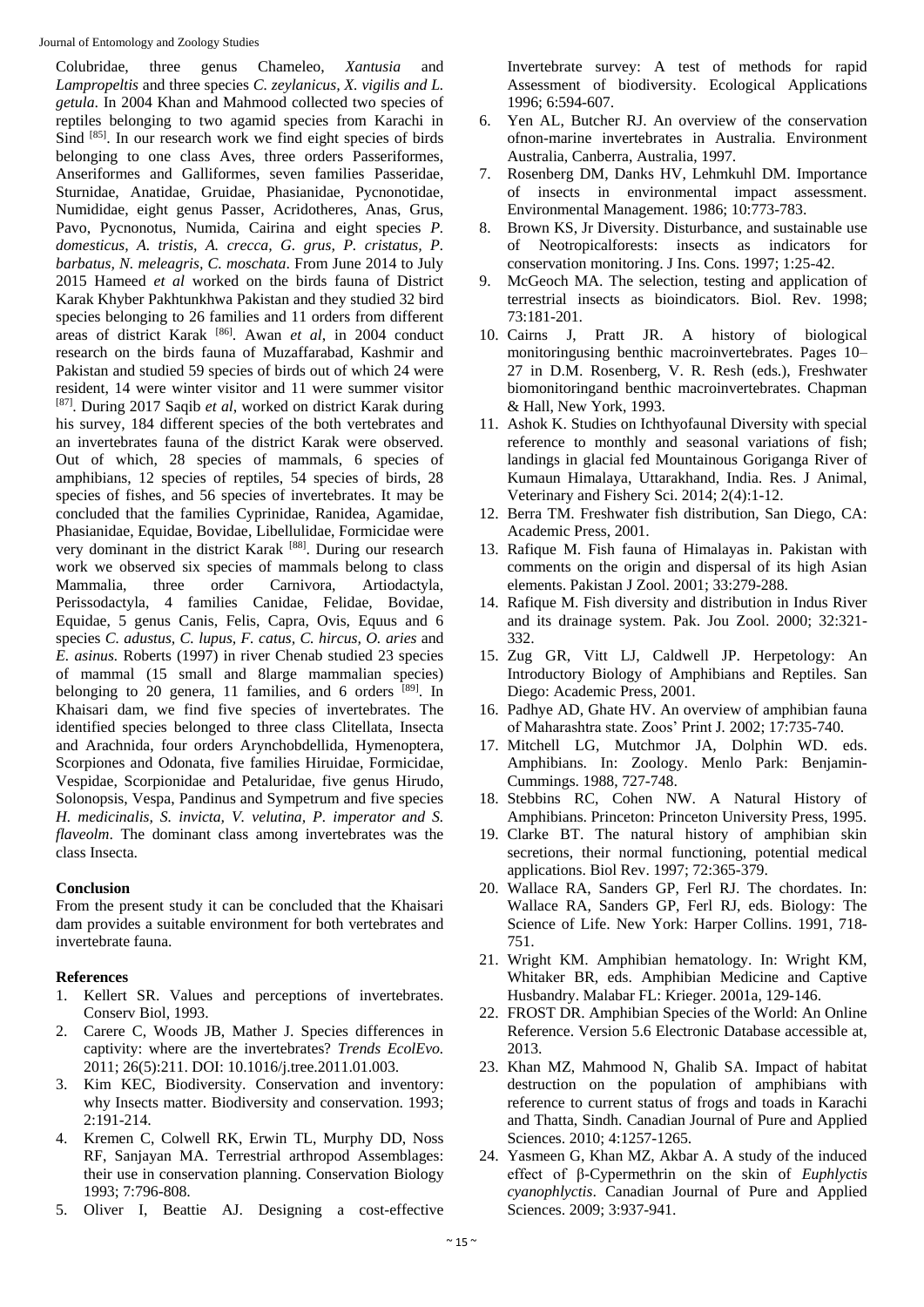Journal of Entomology and Zoology Studies

- 25. Mazzoni R, Cunningham AA, Daszak P, Apolo A, Perdomo E, Speranza G. Emerging Pathogen of wild Amphibians in Frogs (Ranacatesbeiana) Farmed for International Trade. Emerg. Infect. Dis. 2003; 9:995-998. http:// dx.doi. org/10.3201/ eid09o8.030030; PMid:12967500;PMCid:PMC3020601.
- 26. Daszak P, Strieby A, Cunningham AA, Longcore JE, Brown CC. Porter D Experimental evidence that the bull frog (Ranacatesbeiana) is a potential carrier of chytridiomycosis, an emerging fungal disease of amphibians. Herpetol. J. 2004; 14:201-207.
- 27. Zhou M, Liu Y, Chen T, Fang X, Walker B, Shaw C. Components of the peptidome and transcriptome persist in linwa pi: The dried skin of the Heilongjiang brown frog (Ranaamurensis) as used intraditional Chinese medicine. Peptides. 2006; 27:2688-2694.
- 28. Clarke BT. The natural history of amphibian skin secretions, their normal functioning and potential medical applications. Biol. Rev. 1997; 72:365-379.
- 29. Toft CA. Resource partitioning in amphibians and reptiles. Copeia. 1980, 121.
- 30. Blaustein AR, Wake DB, Sousa W. Amphibian declines: judging the stability, persistence, and susceptibility of local populations to local and global extinction. Conservation Biology. 1994; 8:60-71.
- 31. Kiester AR. Speciesdensity of North Americanamphibians and reptiles. Systematic Zoology. 1971; 20:127-137.
- 32. Rahman H, Iffat F. A revised checklist of Reptiles of Pakistan. Rec. Zool. Surv. Pakistan. 1997; 13:1-17.
- 33. KHAN MS. A new species of gecko from northern Pakistan- Pakistan J Zool., Lahore. 1980a; 12:11-16.
- 34. Klemens MW, Thorbjarnarson JB. Reptiles as a food resource. Biodiver Conserv 1995; 4:281-298.
- 35. Fitzgerald LA, Painter CW, Reuter A. Collection, trade, and regulation of reptiles and amphibians of the Chihuahuan desert ecoregion. TRAFFIC North America. World Wildlife Fund, Washington, DC, 2004.
- 36. Gibbons JW, Scott DE, Ryan TJ. The global decline of reptiles, déjà vu amphibians. Bio Science. 2000; 50:653- 666
- 37. Zhou Z, Jiang Z. International trade status and crisis for snake species in China. ConservBiol. 2004; 18:1386- 1394
- 38. Alves RRN, Rosa IL. From cnidarians to mammals: the use of animals as remedies in Wshing communities in NE Brazil. J Ethnopharmacol. 2006; 107:259-276.
- 39. Alves RRN, Rosa IL. Zootherapeutic practices among Wshing communities in north and northeast Brazil: a comparison. J Ethnopharmacol. 2007b; 111(1):82-103.
- 40. Alves RRN, Rosa IL. Zootherapy goes to town: the use of animal-based remedies in urban areas of NE and N Brazil. J Ethnopharmacol. 2007c; 113:541-555.
- 41. Mahawar MM, Jaroli DP. Animals and their products utilized as medicines by the inhabitants surrounding the Ranthambhore National Park, India. J Ethnobiol Ethnomed. 2006; 2(46):1-5.
- 42. Vázquez PE, Méndez RM, Guiascón OGR. Uso medicinal de la fauna silvestre en los Altos de Chiapas, México. Interciencia. 2006; 31(7):491-499.
- 43. Alves RRN, Rosa IL, Santana GG. The role of animalderived remedies as complementary medicine in Brazil. Bio Science. 2007a; 57(11):1-7.
- 44. Alves RRN, Pereira-Filho GA. Commercialization and use of snakes on north and northeastern Brazil:

implications for conservation and management. Biodivers Conserv. 2007; 16:969-985.

- 45. Kakati LN, Bendang A, Doulo V. Indigenous knowledge of zootherapeutic use of vertebrate origin by the Ao tribe of Nagaland. J Hum Ecol. 2006; 19(3):163-167.
- 46. Nason I. Discovering birds. Pisces Publication, 1992, 67- 69.
- 47. Niemi GJ. Patterns of morphological evolution in bird genera of New World and Old World Peat lands. Ecology. 1985; 66:1215-1228.
- 48. Wallace GJ, Mahan HD. An Introduction to Ornithology", 3rd ed. Macmillan Publishing Co. Inc., New York, 1975, 492,
- 49. Padian K, Chiappe LM. The origin and early evolution of birds" Biol. Rev. 1998; 73:1-42.
- 50. Van Tyne J, Berger AJ. Fundamentals of Ornithology, 2nd edn., John Wiley and Sons, Inc., New York. 1959, 645.
- 51. ALI Z. Ecology, distribution and conservation of migratory birds at Uchalli Wetlands Complex, Punjab, Pakistan*.* PhD Diss., University of the Punjab, Lahore, Pakistan, 2005.
- 52. Nason I. Discovering birds.Pisces Publication, 1992, 67- 69.
- 53. BROTHERS NP. Albatross mortality and associated bait loss in the Japanese longline fishery in the southern ocean*. Biol. Conservation.* 1991; 55:255-268.
- 54. Blackburn TP, Cassey R, Duncan, Evans K, Gaston K. Avian Extinction and Mammalian Introductions on Oceanic Islands*.* Science. 2004; 305:1955-1958.
- 55. Wilson DE, Reeder DM. Mammal species of the world. A taxonomic and geographic reference. Baltimore, MD: Johns Hopkins University Press, 2005.
- 56. Reeder DM, Helgen K, Wilson DE. Glob trends and biases in new mammal species discoveries. Occasional Papers, Museum of Texas Tech. Univ. 2007; 269:1-36.
- 57. Roberts TJ. Small Mammals of Pakistan, Oxford University Press, Karachi, 2005a.
- 58. Roberts TJ. Large and medium-sized Mammals of Pakistan, Oxford University Press, Karachi, 2005b.
- 59. Keesing F. Impacts of biodiversity on the emergence and transmission of infectious diseases. Nature. 2010; 468:647-652. (doi:10.1038/nature09575)
- 60. Boyles JG, Cryan PM, McCracken GF, Kunz TH. Economic importance of bats in agriculture Science. 2011; 332:41-42. (doi:10.1126/science.1201366)
- 61. Kunz TH, Braun de Torrez E, Bauer D, Lobova T, Fleming TH. Ecosystem services provided by bats. Ann. NY Acad. Sci. 2011; 1223:1-38. (doi:10.1111/j.1749- 6632, 2011.06004.x)
- 62. Jeyaram KC. The fishes of the Indian region Narandra Publishing House, 1417, KisanDutt Street, Maliwara Delhi, 1999.
- 63. Mirza MR, Sandhu AA. Fishes of the Punjab Pakistan, Polymer publications: Lahore, 2007.
- 64. Mirza MR. Freshwater fishes and Zoogeography of Pakistan. In: Bijdragen tot de Dierkunde. 1975; 45:143- 180.
- 65. Rafique M, NUH Khan. Distribution and Status of significant freshwater fishes of Pakistan. Zool. Surv. Pakistan. 2012; 21:90-95.
- 66. Rafique M. Biosystematics and distribution of the freshwater fishes of Pakistan with special references to the subfamilies Noemacheilinae and Schizothoracinae. PhD. dissertation, UAAR, 2007, 220.